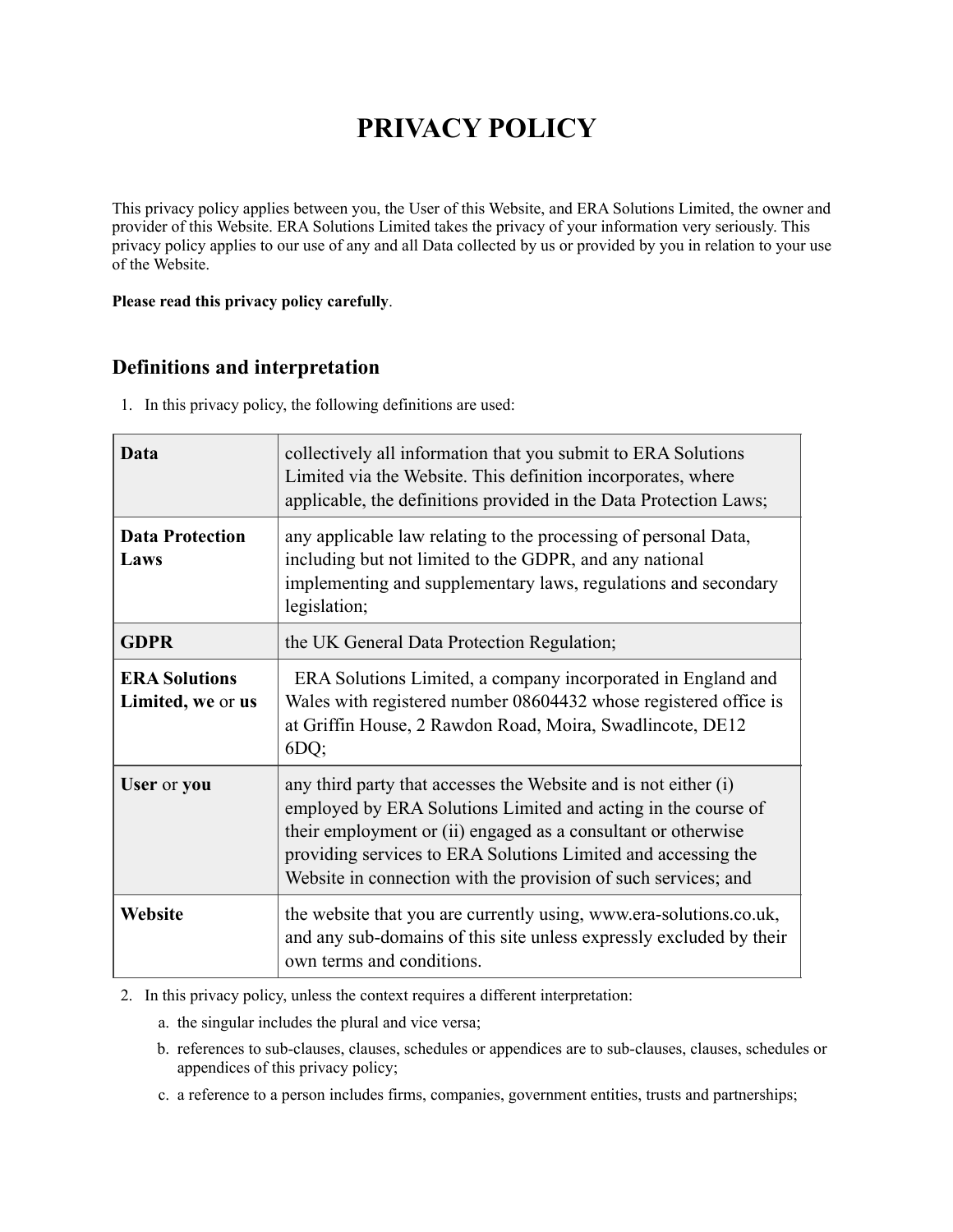- d. "including" is understood to mean "including without limitation";
- e. reference to any statutory provision includes any modification or amendment of it;
- f. the headings and sub-headings do not form part of this privacy policy.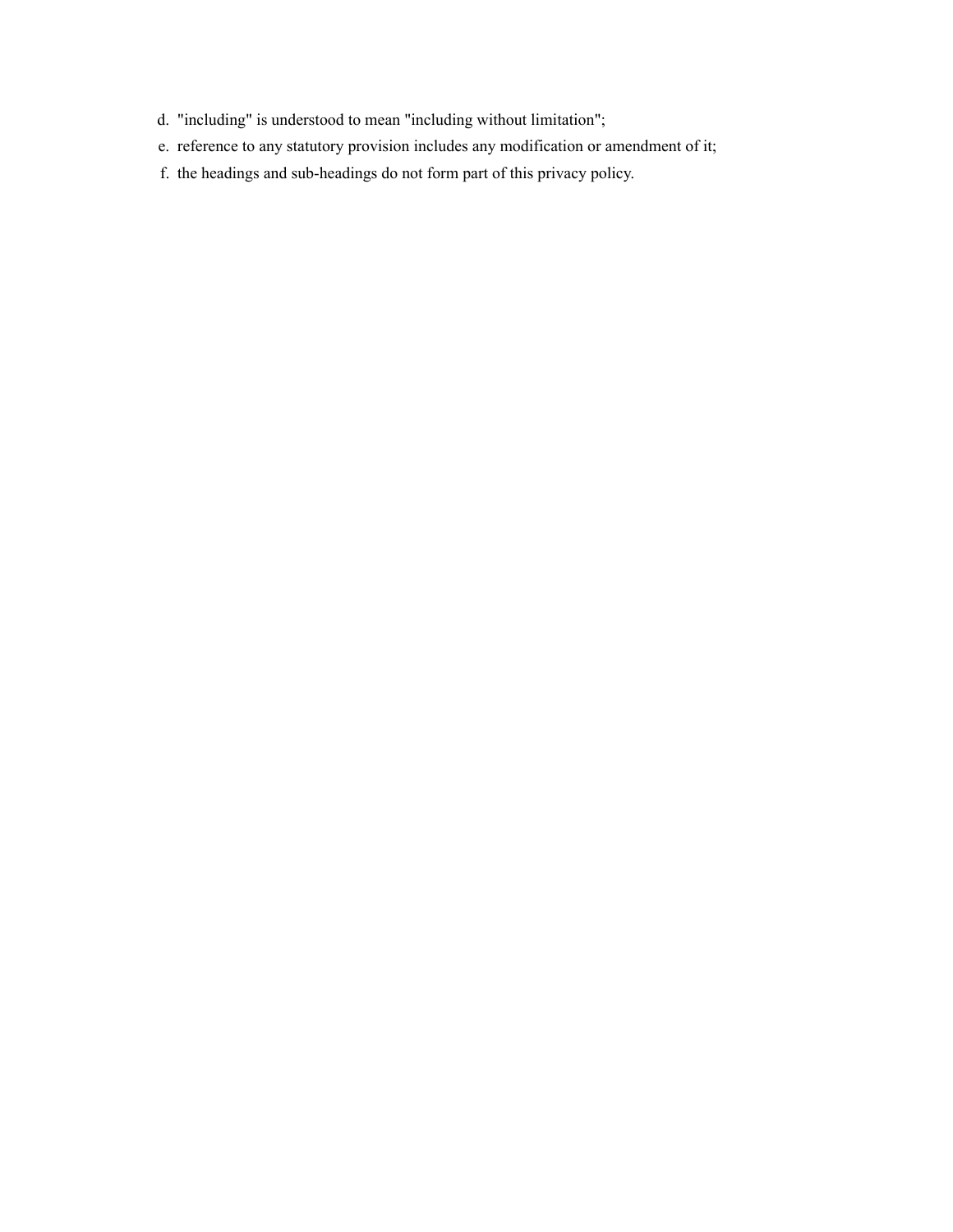## **Scope of this privacy policy**

- 3. This privacy policy applies only to the actions of ERA Solutions Limited and Users with respect to this Website. It does not extend to any websites that can be accessed from this Website including, but not limited to, any links we may provide to social media websites.
- 4. For purposes of the applicable Data Protection Laws, ERA Solutions Limited is the "data controller". This means that ERA Solutions Limited determines the purposes for which, and the manner in which, your Data is processed.

## **Data collected**

- 5. We may collect the following Data, which includes personal Data, from you:
	- a. job title;
	- b. profession;
	- c. contact Information such as email addresses and telephone numbers;
	- d. IP address (automatically collected);

in each case, in accordance with this privacy policy.

## **How we collect Data**

- 6. We collect Data in the following ways:
	- a. data is given to us by you; and
	- b. data is collected automatically.

## **Data that is given to us by you**

- 7. ERA Solutions Limited will collect your Data in a number of ways, for example:
	- a. when you contact us through the Website, by telephone, post, e-mail or through any other means;
	- b. when you use our services;

in each case, in accordance with this privacy policy.

## **Data that is collected automatically**

- 8. To the extent that you access the Website, we will collect your Data automatically, for example:
	- a. we automatically collect some information about your visit to the Website. This information helps us to make improvements to Website content and navigation, and includes your IP address, the date, times and frequency with which you access the Website and the way you use and interact with its content.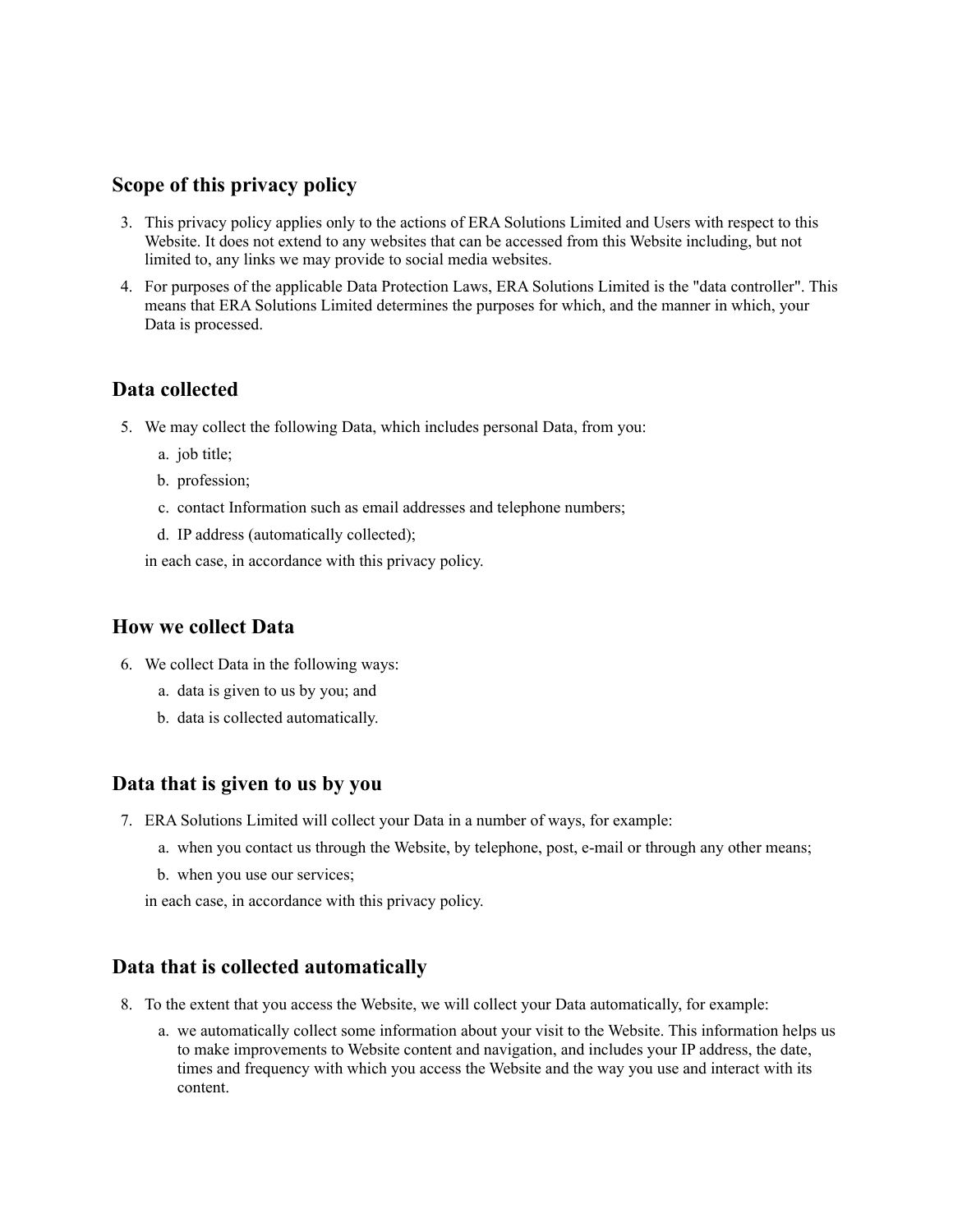## **Our use of Data**

- 9. Any or all of the above Data may be required by us from time to time in order to provide you with the best possible service and experience when using our Website. Specifically, Data may be used by us for the following reasons:
	- a. internal record keeping;
	- b. improvement of our products / services;
	- c. transmission by email of marketing materials that may be of interest to you;

in each case, in accordance with this privacy policy.

- 10. We may use your Data for the above purposes if we deem it necessary to do so for our legitimate interests. If you are not satisfied with this, you have the right to object in certain circumstances (see the section headed "Your rights" below).
- 11. For the delivery of direct marketing to you via e-mail, we'll need your consent, whether via an opt-in or soft-opt-in:
	- a. soft opt-in consent is a specific type of consent which applies when you have previously engaged with us (for example, you contact us to ask us for more details about a particular product/service, and we are marketing similar products/services). Under "soft opt-in" consent, we will take your consent as given unless you opt-out.
	- b. for other types of e-marketing, we are required to obtain your explicit consent; that is, you need to take positive and affirmative action when consenting by, for example, checking a tick box that we'll provide.
	- c. if you are not satisfied with our approach to marketing, you have the right to withdraw consent at any time. To find out how to withdraw your consent, see the section headed "Your rights" below.

#### **Who we share Data with**

- 12. We may share your Data with the following groups of people for the following reasons:
	- a. our employees, agents and/or professional advisors to obtain advice from professional advisors;

in each case, in accordance with this privacy policy.

#### **Keeping Data secure**

- 13. We will use technical and organisational measures to safeguard your Data, for example:
	- a. access to your account is controlled by a password and a user name that is unique to you.
	- b. we store your Data on secure servers.
- 14. Technical and organisational measures include measures to deal with any suspected data breach. If you suspect any misuse or loss or unauthorised access to your Data, please let us know immediately by contacting us via this e-mail address: sarah@era-solutions.co.uk.
- 15. If you want detailed information from Get Safe Online on how to protect your information and your computers and devices against fraud, identity theft, viruses and many other online problems, please visit www.getsafeonline.org. Get Safe Online is supported by HM Government and leading businesses.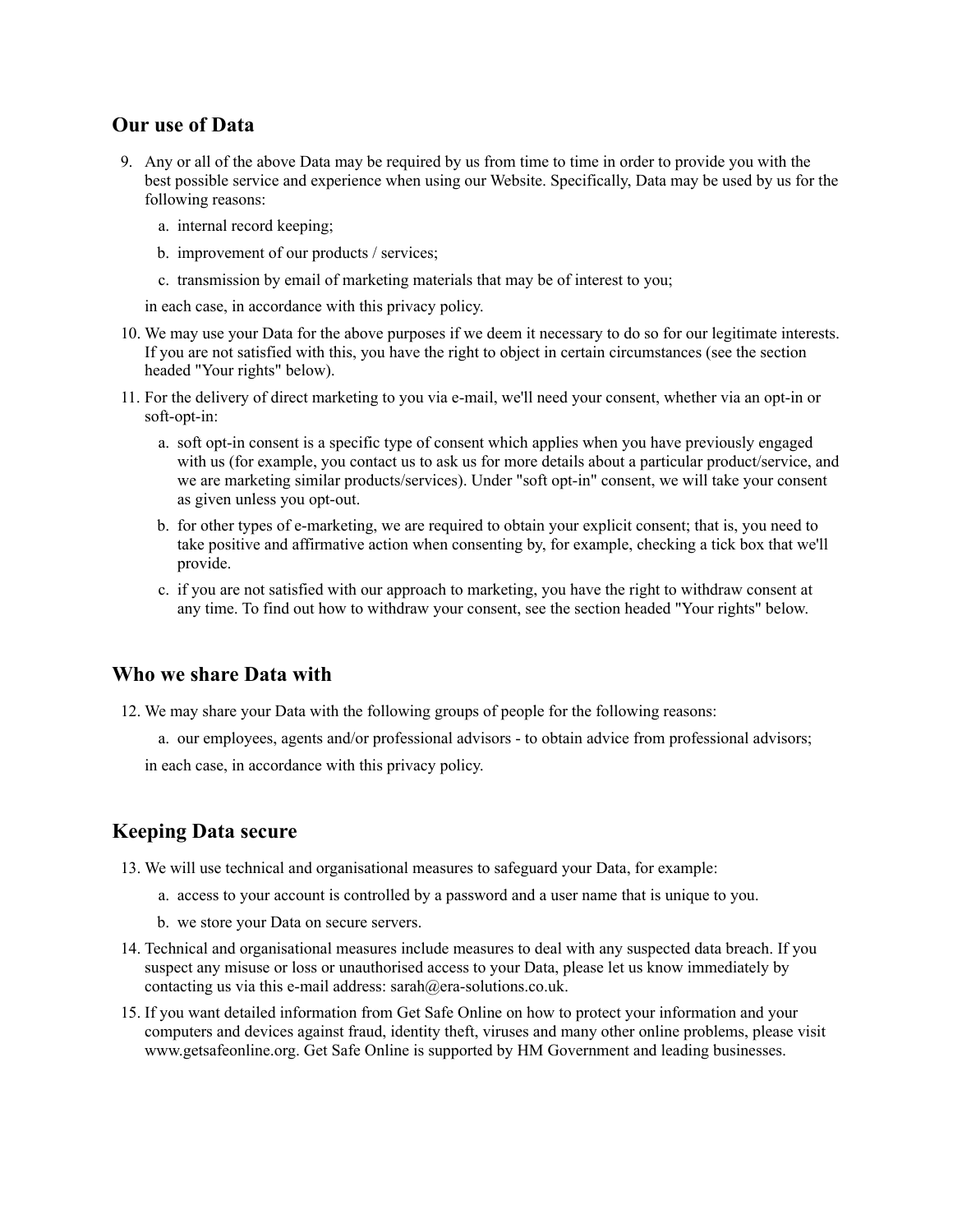## **Data retention**

- 16. Unless a longer retention period is required or permitted by law, we will only hold your Data on our systems for the period necessary to fulfil the purposes outlined in this privacy policy or until you request that the Data be deleted.
- 17. Even if we delete your Data, it may persist on backup or archival media for legal, tax or regulatory purposes.

## **Your rights**

- 18. You have the following rights in relation to your Data:
	- a. **Right to access** the right to request (i) copies of the information we hold about you at any time, or (ii) that we modify, update or delete such information. If we provide you with access to the information we hold about you, we will not charge you for this, unless your request is "manifestly unfounded or excessive." Where we are legally permitted to do so, we may refuse your request. If we refuse your request, we will tell you the reasons why.
	- b. **Right to correct** the right to have your Data rectified if it is inaccurate or incomplete.
	- c. **Right to erase** the right to request that we delete or remove your Data from our systems.
	- d. **Right to restrict our use of your Data** the right to "block" us from using your Data or limit the way in which we can use it.
	- e. **Right to data portability** the right to request that we move, copy or transfer your Data.
	- f. **Right to object** the right to object to our use of your Data including where we use it for our legitimate interests.
- 19. To make enquiries, exercise any of your rights set out above, or withdraw your consent to the processing of your Data (where consent is our legal basis for processing your Data), please contact us via this e-mail address: sarah@era-solutions.co.uk.
- 20. If you are not satisfied with the way a complaint you make in relation to your Data is handled by us, you may be able to refer your complaint to the relevant data protection authority. For the UK, this is the Information Commissioner's Office (ICO). The ICO's contact details can be found on their website at https://ico.org.uk/.
- 21. It is important that the Data we hold about you is accurate and current. Please keep us informed if your Data changes during the period for which we hold it.

## **Links to other websites**

22. This Website may, from time to time, provide links to other websites. We have no control over such websites and are not responsible for the content of these websites. This privacy policy does not extend to your use of such websites. You are advised to read the privacy policy or statement of other websites prior to using them.

## **Changes of business ownership and control**

23. ERA Solutions Limited may, from time to time, expand or reduce our business and this may involve the sale and/or the transfer of control of all or part of ERA Solutions Limited. Data provided by Users will,